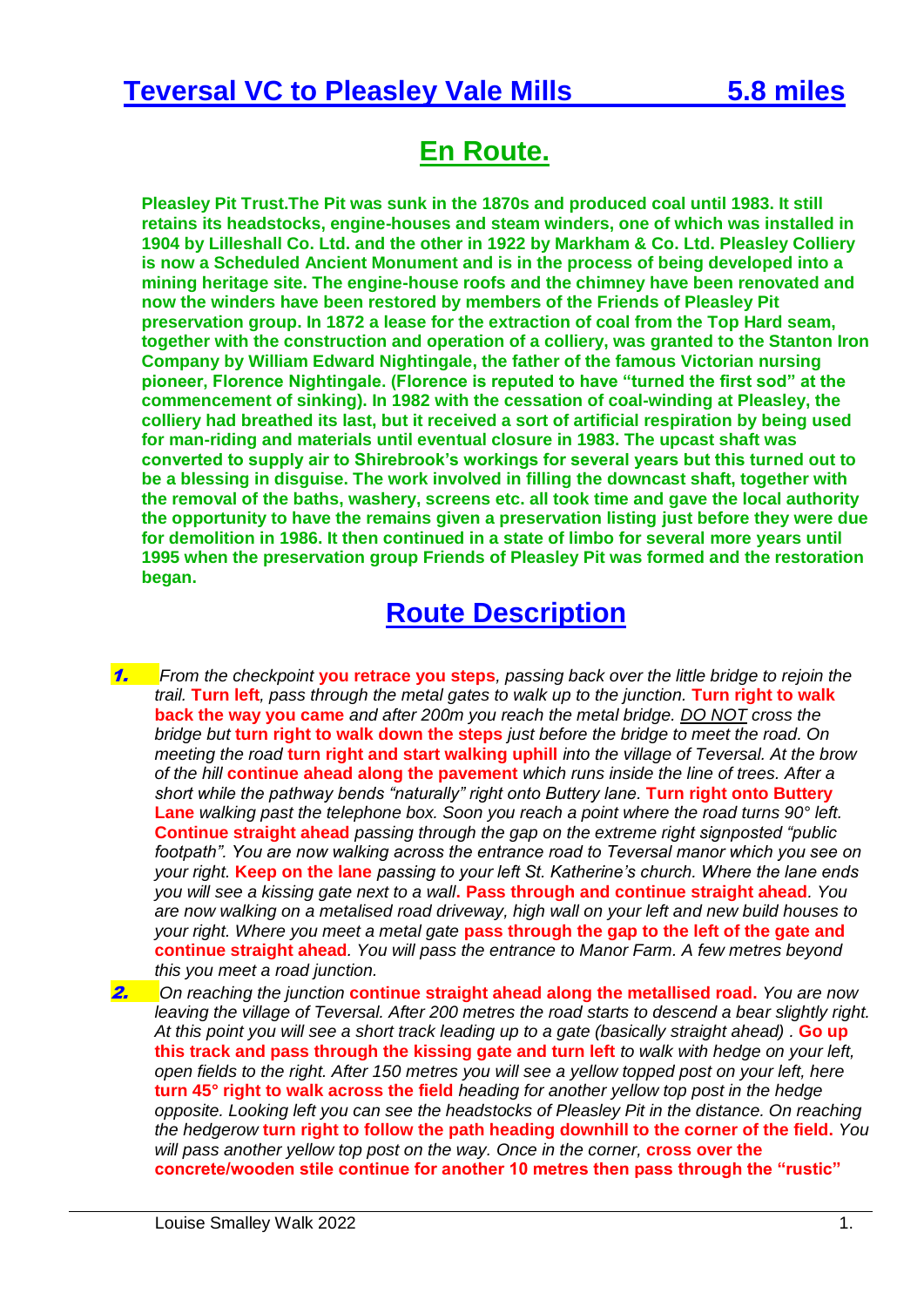**kissing gate on your left. Continue straight ahead to walk through a tunnel.** *Once through* **pass through the metal kissing gate and bear 45 right** *to follow the path. This passes the edge of the stream and leads to a bridge over the stream.* **Go through the kissing gate to** *c***ross over and then through another kissing gate then continue straight ahead,** *At the metal kissing gate* **pass through and continue straight ahead climbing uphill up the field***. Use the line of the power cable as your guide. You will have hedgerow on your right and open fields on your left. You stay with the power lines all the way until you meet the road (passing the farm on your right).*

- 3. **Pass through the metal kissing gate onto the road. Cross straight over to the kissing gate opposite, pass through and continue straight ahead across the field along the footpath.** *Once across field1* **pass thorough the hedge punctuated by a yellow top post and continue straight ahead across field***. Once across field 2* **pass thorough the hedge punctuated by a yellow top post and continue straight ahead across field***. Once across field 3* **pass thorough the hedge punctuated by a yellow top post and turn 45° left to follow the path to the top left corner of field 4.***Once across the field* **bear right for a few metres the turn 90° left to pass through the gap in the hedge into the next field.** *You meet 2 paths.* **TAKE THE LEFT HAND PATH** *heading towards the farm. Once across field 5*  **pass thorough the hedge punctuated by a yellow top post and continue straight ahead.** *You have open field on you left and wooden/wire fencing on you right beyond which is a farm shop! Once across the field,* **pass through the hedgerow onto the metallised road and turn right.** *After 40 metres* **turn left to walk down another road almost "doubling back" on yourself.** *This is Penniment Lane. You are now walking "away" from the farm shop. You will walk down this road for 1.3Km. On the way the road swings right and soon after swings left. You pass a farm on the left immediately after which is a "byway".* **Continue on for a further 100metres.**
- 4. *After this 100 m you meet a road junction.* **Turn right onto Sampson's Lane***. You walk along the lane for 150m. The lane first bends left passing the entrance to Sampson lane farm. Then, as it swings tightly right, you will see, on your left, some steps.* **Turn left to walk up these rather rickety and difficult steps, cross the stile at the top and continue straight ahead** *with the hedgerow on your immediate right. Where the field takes a turn to the left you will see a stile in the corner.* **Cross over this stile and continue onwards** *with hedge on your immediate right. Where the hedge turns 90° right,* **carry on straight ahead** *using the trees as you guide across the field. A few metres before the hedgerow you meet a tree stump. A this point* **turn right.** *The hedgerow is few metres away on your left. Soon this ends and is replaced by a line of trees. All this time you are heading across the field to meet a stile situated at a point where hedge meets wall.* **Cross over onto the metallised road and turn left***. The road heads slightly downhill and, by the farm, the road swings 90° right.* **Follow the road** *and after a further 125m you reach a junction.* **Here turn left** *to walk down the steep hill (Crow Hill, signed for Mansfield). This road bend right and leads you down to Meden Square.*
- 5. *Keep to the left of the square. On you left is the river and the beautifully renovated mill house.*  **Walk down to the road, cross over to take a path to the left of a "white painted" property**  *as guided by the metal sign "Archaeological Way to Pleasley Vale".* **Follow this path***, which starts walled on either side. To your left is the River Meden. This path passes through a concrete tunnel underneath the main A617 Pleasley Bypass. Once through the tunnel the path rises to meet a path junction, here* **turn left** *(Archaeological Way)to walk down towards an old water pumping building, to the right of which you will see the entrance to the Meden Trail.*  **Pass through the squeezer stile onto this path** *which goes to the right of the water pumping building. The path meanders through the woodland keeping the river on your left.*